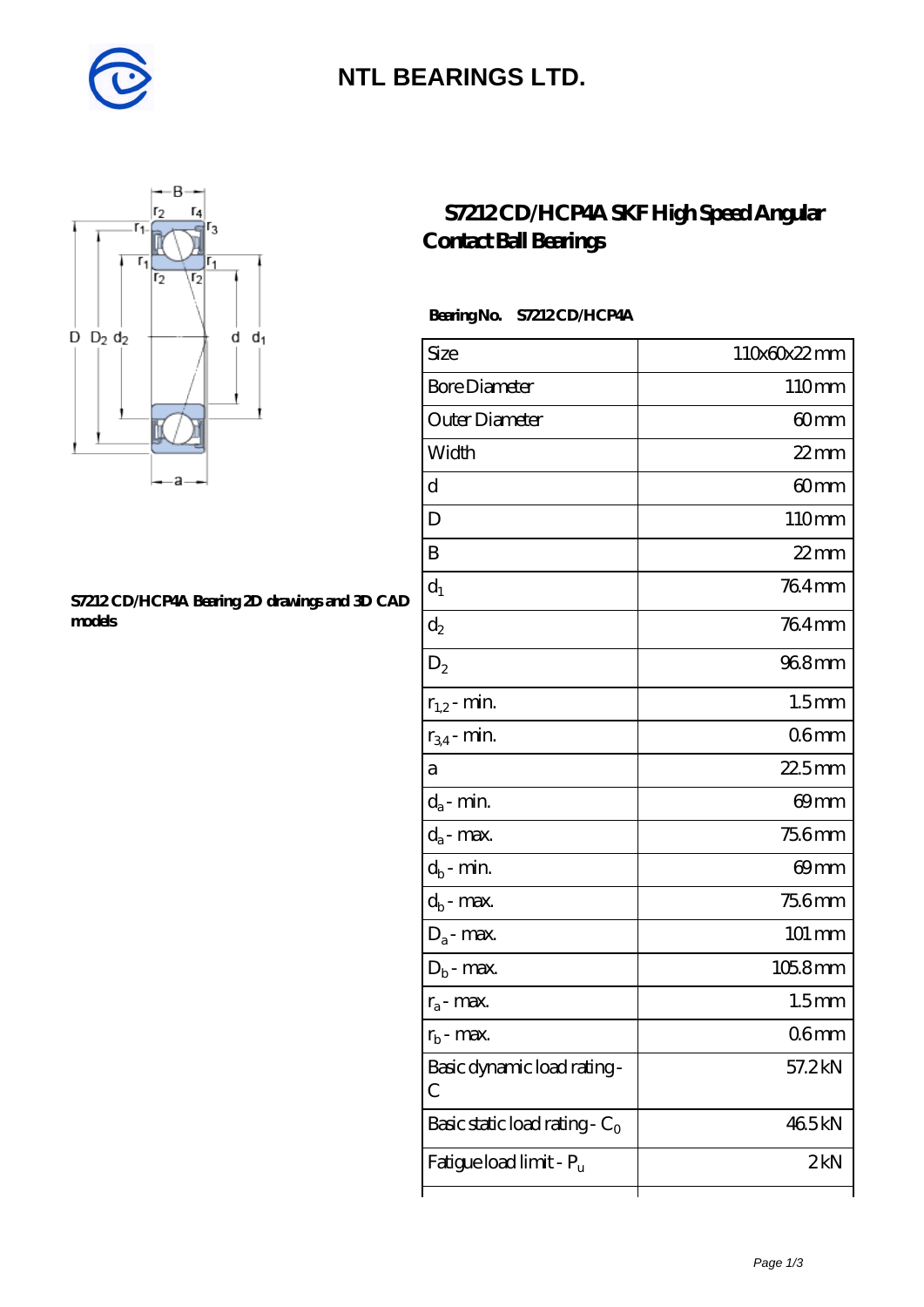

# **[NTL BEARINGS LTD.](https://m.diabetesfriends.net)**

| Limiting speed for grease<br>lubrication | 16000r/min        |
|------------------------------------------|-------------------|
| Ball - $D_w$                             | 14.288mm          |
| $Ball - z$                               | 16                |
| Calculation factor - f <sub>o</sub>      | 149               |
| Preload class $A - G_A$                  | 215N              |
| Preload class $B - G_B$                  | 430N              |
| Preload class C - $G_C$                  | 860N              |
| Preload class $D - G_D$                  | 1720N             |
| Calculation factor - f                   | 1.07              |
| Calculation factor - f                   | 1                 |
| Calculation factor - $f_{2A}$            | 1                 |
| Calculation factor - f <sub>2B</sub>     | 1.01              |
| Calculation factor - $f_{\chi}$          | 1.03              |
| Calculation factor - $f_{2D}$            | 1.06              |
| Calculation factor - f <sub>HC</sub>     | 1.01              |
| Preload class A                          | 83N/micron        |
| Preload class B                          | 113N/micron       |
| Preload class C                          | 158N/micron       |
| Preload class D                          | 228N/micron       |
| $d_1$                                    | 764mm             |
| $\mathrm{d}_2$                           | 764mm             |
| $D_2$                                    | 968mm             |
| $r_{1,2}$ min.                           | 1.5 <sub>mm</sub> |
| $r_{34}$ min.                            | 06 <sub>mm</sub>  |
| $d_a$ min.                               | 69mm              |
| $d_a$ max.                               | 75.6mm            |
| $d_h$ min.                               | 69mm              |
| $d_h$ max.                               | 75.6mm            |
| $D_a$ max.                               | $101 \text{ mm}$  |
| $D_{\rm b}$ max.                         | $1058$ mm         |